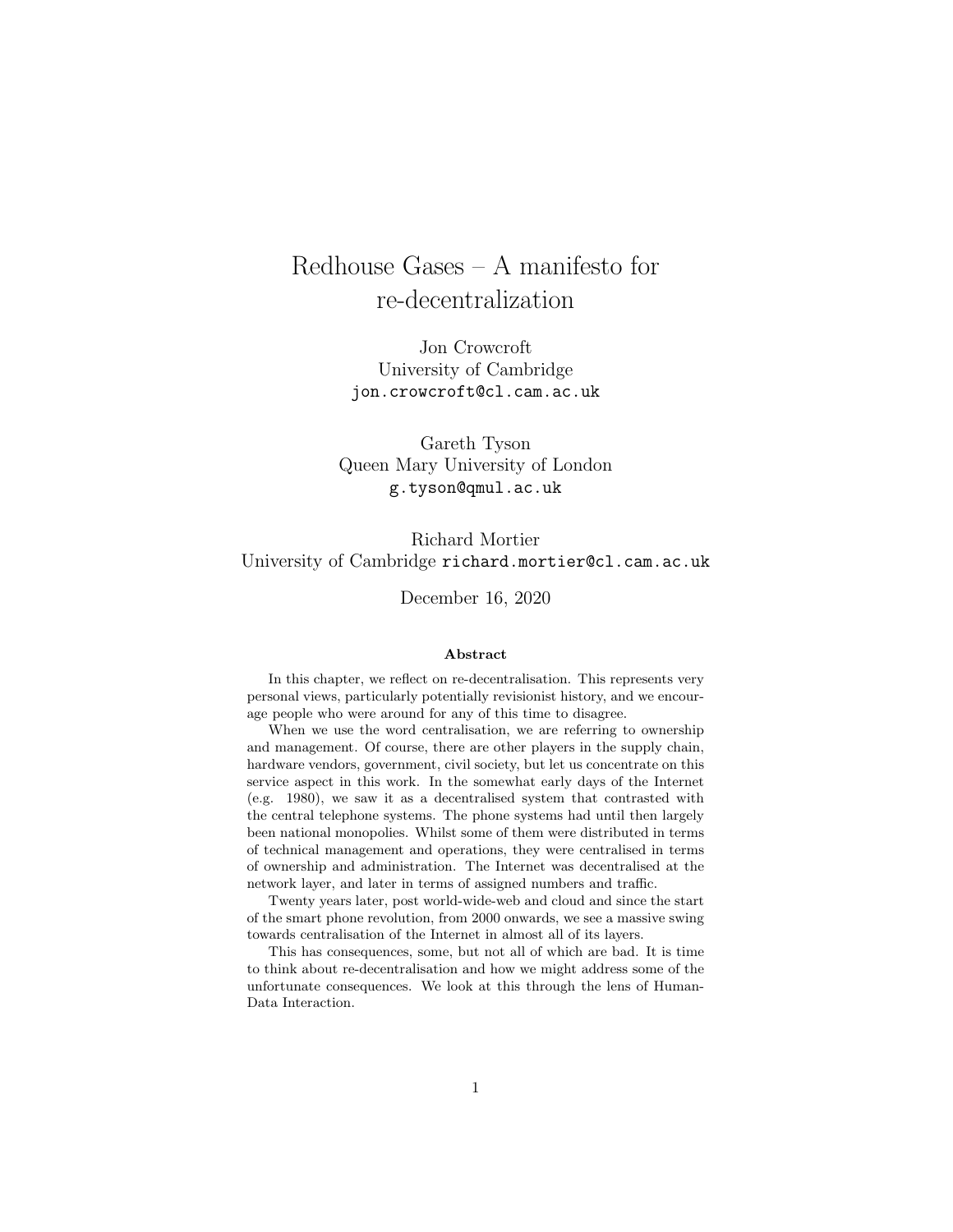#### 1 Introduction

Why do we care about data centralisation? One reason is that the concentration of data leads to a concentration of wealth, and the tremendous temptation to make money from that through rent, rather than the production of novel goods and services[5]. Rather than attacking digital capitalism, like Piketty, we would like to see a modest push-back to a place where more reward is gained for creativity than simply getting richer as a side effect of being rich.

Let's take one example to kick off - that of Private Property. What is the way the digital world impacts on this from a centralisation perspective? We're used to seeing signs that say *Private*, *Keep Out*. Usually this refers to land around houses. But let's take a much smaller everyday object as an example: Now, imagine you rented your shoes rather than buying and owning them outright. And imagine, every now and then, they send you targeted adverts saying "You're wearing the soles out walking like that"; "Time to get resoled."; "You're not walking enough steps"; "You're doctor may need to know" "That walks a bit gay"– "Why not try this LGBT dating site?". What were the privacy properties that changed and so confounded our expectations? The relationship between you and the organisation that rents the shoes is extensive, and intrusive, compared to the termination of the relationship between you and the seller, when you outright buy the shoes.

Another dimension of privacy refers to visibility – the possibility of surveillance, and the awareness of that possibility (sousveillance). How many people can see you? It is some not especially new, despite claims "What's behind the Arras, mum?"; or indeed, whispers in ancient Rome or dramatic irony in ancient Greek drama. the very idea of a persona. We present differently to different people, because we're not all the same[3]. This means that privacy is contextual with regards to both the subject and the observer. You'll note here we have deliberately conflated two meanings of privacy, because they don't necessarily actually differ - privacy can refer to exclusivity (of ownership or of visibility).

What are sensible or reasonable privacy proprietaries, or desiderata for such exclusivity? One is the principle of least astonishment - that a mirror isn't two-way. Another is that while property is about ownership; but data is more subtle – not just of things, but of personal space, and how it can be seen, reflected, refracted, obfuscated, deleted, and so on. Hence we can suggest that online (cyber) space should be no different from data itself - control-over-use is what matters. This is particularly the case as natural social structures mean that a centralised view is reductionist. This chapter therefore explores the role that centralisation has played in the management of data and its subsequent implications for user privacy.

## 2 HDI & re-decentralisation

A key concern that this work is trying to address is the way that all kinds of networks have a tendency to drift towards centralised data and compute, and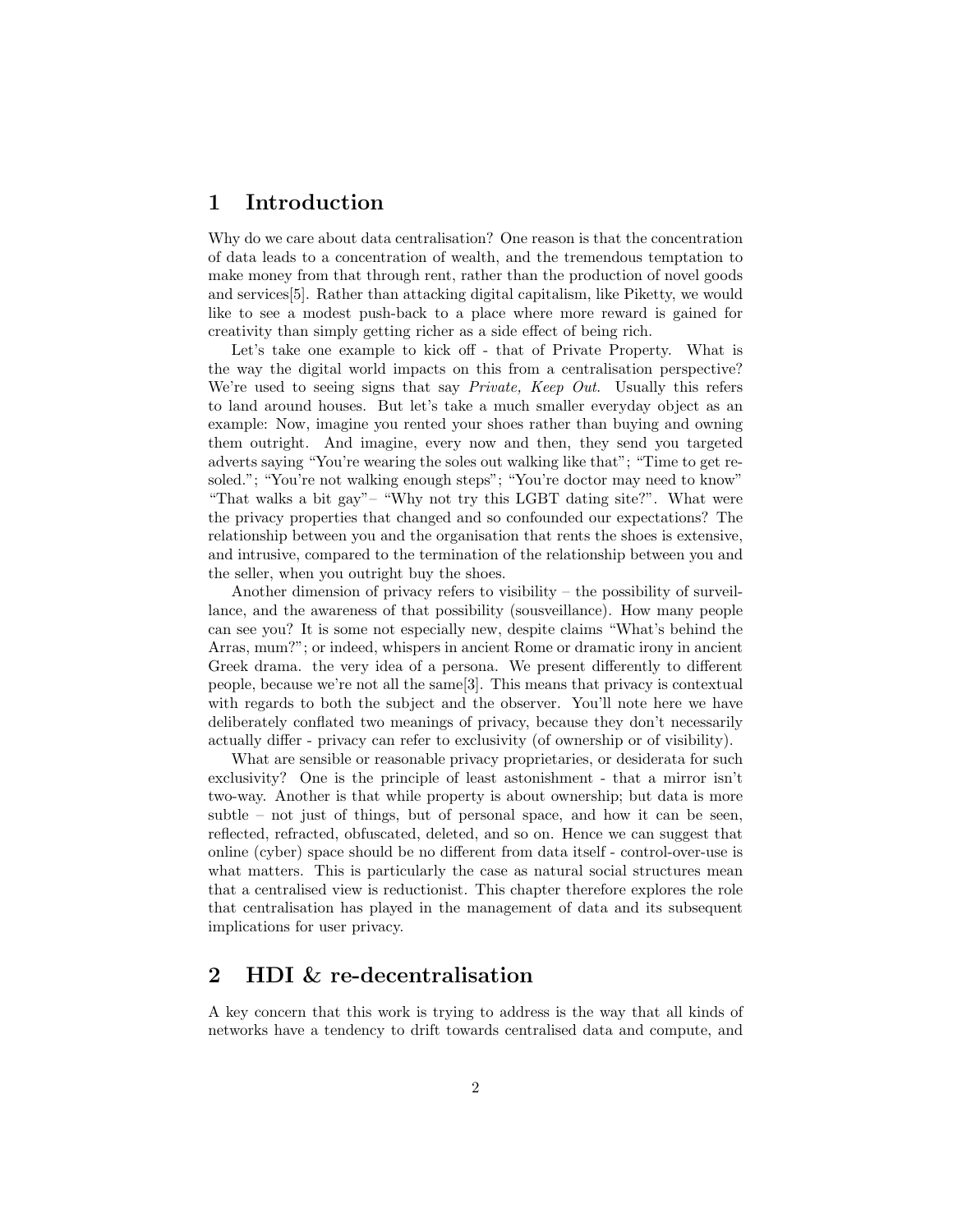hence power, despite the fact that we have the tools to re-build systems in a peer-to-peer way. There are multiple examples now (Guifi, Mastodon) that point the way towards how to sustain them.

There are then technical challenges for providing the applications, resilience and availability of central systems, but in fact the solutions are similar to those already employed in large data centers. In the end, decentralised systems will provide lower latency, lower energy consumption, and higher privacy to the users. Hence they can provide more agency, more legibility and more negotiability to their communities. That said, the specifics of this will vary with the given use case. Guifi suggests that incentives to maintain sharable resources are essential. BitTorrent realized this some time back. In contrast, Mastodon exemplifies an altruistic model, with many instance operators dedicating time and resources for free.

Next we look at some underlying high level principles to apply in bringing these various pieces together and motivate our solutions.

#### 2.1 Core HDI principles

In the original Human Data Interaction (HDI) manifesto, we outline the core principles for the Interaction between Humans and Data. These principles were not developed in a vacuum. Rather, they were driven by the need to combat the (sometimes unintentional) misuses that occurred in recent digital systems (cloud, internet, government data on population).

Agency A.k.a. power: who has rights for what?

- basic: capacity to act
- strong: power to act on others

Negotiability How do we change attributes associated with data, including:

- permissions read, write/modify, execute, delete, etc
- ownership, give, copy, take, make public
- Even rules?

Legibility a.k.a. transparency: do we understand data about us; and who knows what about us? sometimes referred to as sousveillance.

These principles emerged in-part due to the pressures created by centralisation, which has undermined these rights for many users. For example, in terms of Agency, it is often unclear who controls the data, and how individual may regain this control.

#### 2.2 Data isn't property

Obvious: I give you a copy, I still have mine & To copy data about me costs nearly zero at least economically. It obviously is not anything like our classical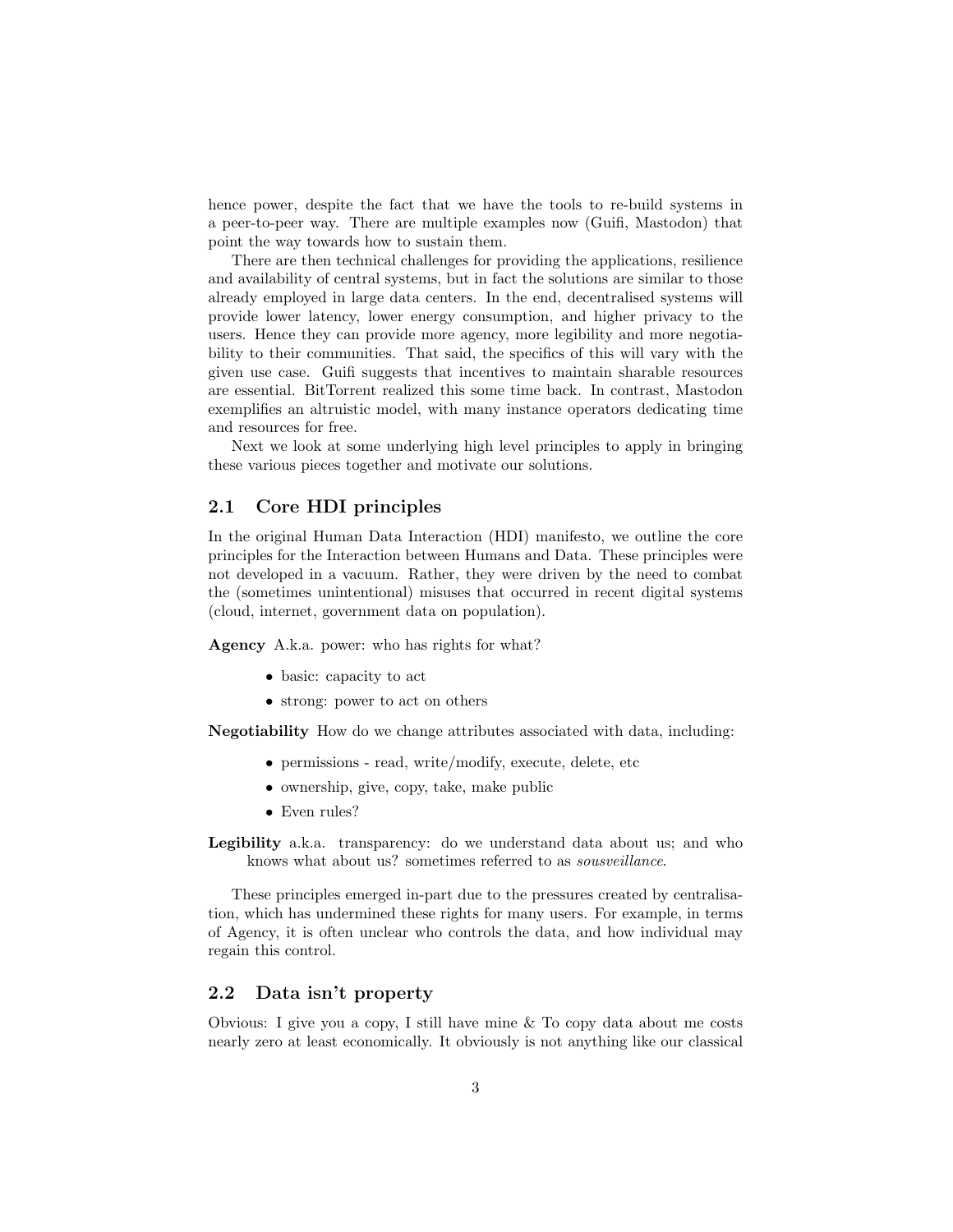inherited ideas of the most basic property of property: cost of ownership. Less obvious: I change execute rights to program – do I change other use rights? Data isn't even a type of property like just IP (Intellectual Property) since it may have involved virtually no effort (intellectual or otherwise) to create. It might even be a waste product[1]. DOme venture capitalists have ventured this idea to, e.g. https://a16z.com/2019/05/09/data-network-effects-moats/.

#### 3 The Rise and Fall of Decentralisation

The original reason that the Internet happened to be decentralized is lost in the mists of time. The usual assumption derives from Paul Baran's document about survivability and packet-switched, dynamically routed, geographically distributed networks. Some people dispute that that was the real intention, but certainly looking at Dave Clark's Sigcomm 1988 paper on the architectural design principles for the Internet, he makes the case. The avoidance of central coordination is a big design feature. The practical deployments of such systems, however, can result in pressures towards centralisation. These might be for technical (e.g., scalability), management (e.g. control) or economic (e.g. mergers) reasons. A number of Internet related infrastructures started decentralized, yet have faced these pressures:

- IP The Internet Protocol (not the Intellectual Property) uses datagrams. The series of tubes that make up the Internet carry information in the form of packets. The innovation that these units of data carrying only a few thousands of bits should be the way computers communicated was originally made by Donald Davis of the Post Office in the UK. However, an additional step was made after Paul Baran's RAND report, that the network of computers, and the computers on the network, should not share each others fate in the event of the failure (or destruction) of one or the other. This led to the decentralised design of so-called connectionless protocols connected by stateless routers. There are then three uncoupled tasks, endto-end communication over the network, and hop-by-hop forwarding by routers, based on a distributed periodic computation of routes over which to forward data between end systems. The is no central coordinator for any of these three tasks.<sup>1</sup>
- DNS and CA The Domain Name System is largely distributed, although the top level of the namespace is centrally managed. The cetificate authority (CA) that is the root of trust for signing off on the validity of secure sites or HTTPS accesss started centralised. CA transparency is an project to mitigate consequential problems(https://www.certificate-transparency. org/). The presence of multiple browser products somewhat offsets some

<sup>1</sup>Sometimes, geographic constraints force some degree of centralisation. These often are revealed when a local failure leads to more global consequences – e.g. the Baltimore tunnel fire.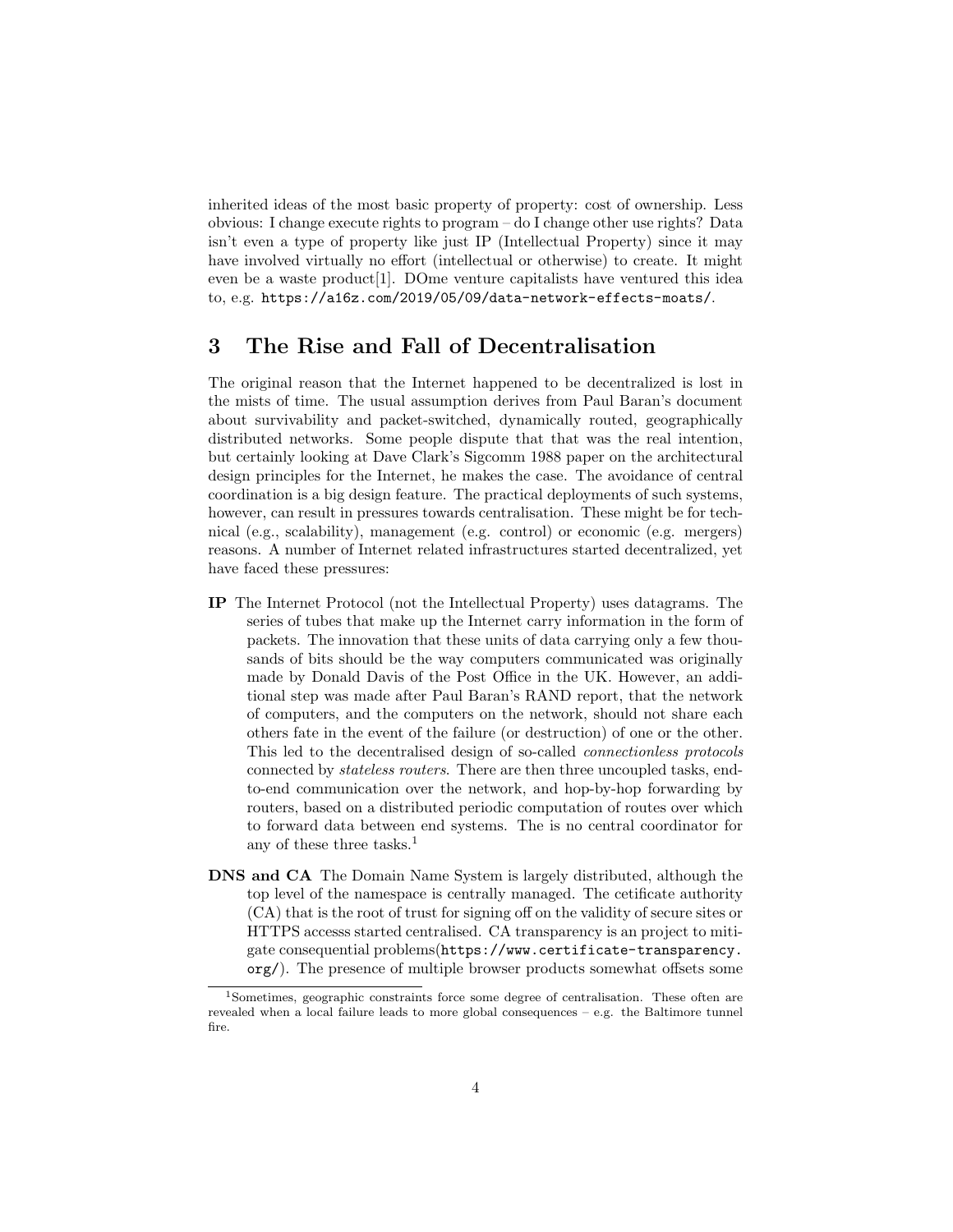of the dangers, but high profile security breaches (e.g. DigiNotar) have highlighted the risks.

- BGP The Internet is a network of networks. Each network can be run completely independently, including using its own (distributed) route computation. To interconnect these networks, then, requires forwarding, on the basis of another level of route computation. This is provided by the Border Gateway Protocol, which is, naturally, distributed. It supports connection of autonomous systems (as they are known – roughly equivalent to an Internet Service Provider), and there are two basic connection policies: peering and customer/provider. Two trends over recent years have also led to the emergence of Internet Exchange Points, where multiple ISPs connect, and to a flattening of the logical/business/topological organisation of the Internet in terms of the numbers of customer/provider hops it is between sources and destinations. It is not clear if this means, on balance, that the internet has become more, or less, centralised as Internet Exchange Points replace major tier-1 transit networks.
- Multicast In the late 1980s, the capability of sending IP datagrams from one source to multiple recipients selectively was added. This is known as multicast. The original multicast scheme was decentralised in operation, in that there was very little coordination function. Even address assignment was at least partially free-for-all. Over time, the ability to sand from any source to any group came to be regarded as dangerous, and a more restrictive form of IP multicast emerged, with Single Source and Sourcespecific schemes seeing approval. Multicast is still used very little, despite having significant cost savings in bandwidth demand for some large scale content providers. Instead, Content Distribution Networks (CDNs) often employ a mixture of application level multicast and content caches for time shifted user demand.
- ICN More recently still, recognizing the vast amount of content on the internet was both replicated and distributed by these CDNs, researchers proposed and deployed systems known as Named Data Networking (NDN) or Information Centric Networking (ICN). NDN is a an extension to the IP network layer to recognize that the sender and recipient demands may look something like those met well by CDNs, and therefore we need to recognize caches as a first-class part of the network architecture and its protocols. NDN delivers no central control of these caches, instead relying on distributed mechanisms outside of the scope of the network to manage their placement.
- Community Mesh In the 1990s, it became clear that communities wished to build wireless networks, perhaps using the emergent WiFi standards, to connect users together directly, without the need of a wired (or wireless) infrastructure provider. Hence ad hoc and community mesh wireless networks emerged. Ad hoc networks are really the most extreme case.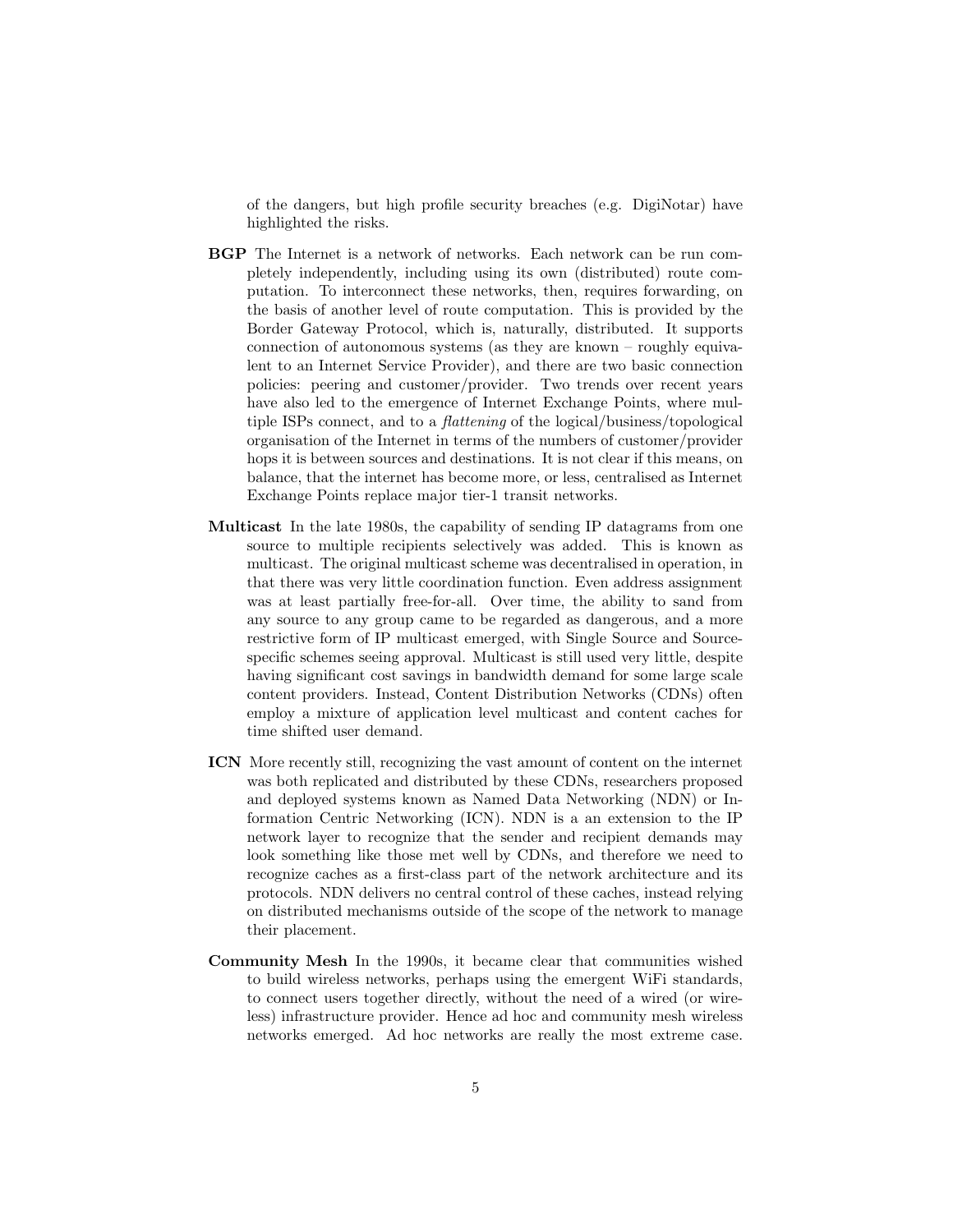Community networks, as exemplified by Guifi are planned and coordinated by the community. In that sense, they are no different from an ISP, except that typically ownership is collective and subject to different governance models. For instance, some may insist that all access is free, whereas otherds may allow resale.

Blockchain Most recently, we have seen the most extreme application of ideas of decentralisation in the form of cryptocurrencies such as Bitcoin. These make use of a distributed ledger technology such as Etherium, Hyperledger; these can be permissionless (no access control to the ledger) or permissioned (access control requiring a key distribution mechanism). Permissionless systems need mechanisms to prevent free riding and pollution, but if they support a currency, they need to scale their mechanism to the value of their virtual economy. This appears to be ill-affordable for any realistic global use. However, Bitcoin sure made people think. On the other hand, the number of miners is now really quite small and highly clustered.

We've now gone from the lowest level of the network stack (transmission of signal on community mesh wireless) the highest level (economic value). Next we look at the evolution of communications applications.

- EMail The early days of electronic mail actually predate the Internet by some way. In the 1970s, before computer connectivity was a thing, we had pretty widespread telephone networks (around 600M land-lines, with connectivity, such that any of those phones could call any other one). Bell labs devised Unix, and being part of the telephone company, connected computers running Unix to each other using acoustic couplers, modems and the Unix Unix Copy Program (UUCP). This supported file transfer, and simple e-mail, but more interestingly it supported a structured, threaded hierarchy of news articles, which people around the world went on contributing to for 3 decades. Usenet news was a mix of social media, blogging and content distribution. Most people have sadly forgotten the lessons it bought in terms of consensus for control of content (e.g. moderated lists). Shortly after that time, the early version of the Internet mail system emerged, which was also decentralised. It was ready to roll out when Internet connectivity came along (as well as newsgroups simply switching over to using that connectivity instead of phone calls).
- WWW One of the several strokes of genius of Tim Berners-Lee in creating the World Wide Web, was to understand that each web server was autonomous. This allowed asynchronous development of content, and even technology. The pivot for this was the simple idea that links between web sites are uni-directional, so that it is not necessary to have any central coordination of adding new links to old sites on a new site, or later updating old sites to link to new ones. Of course, centralisation has since happened in the form of many services. For example, social networks are subject to network effects, which make it difficult for new sites to be established.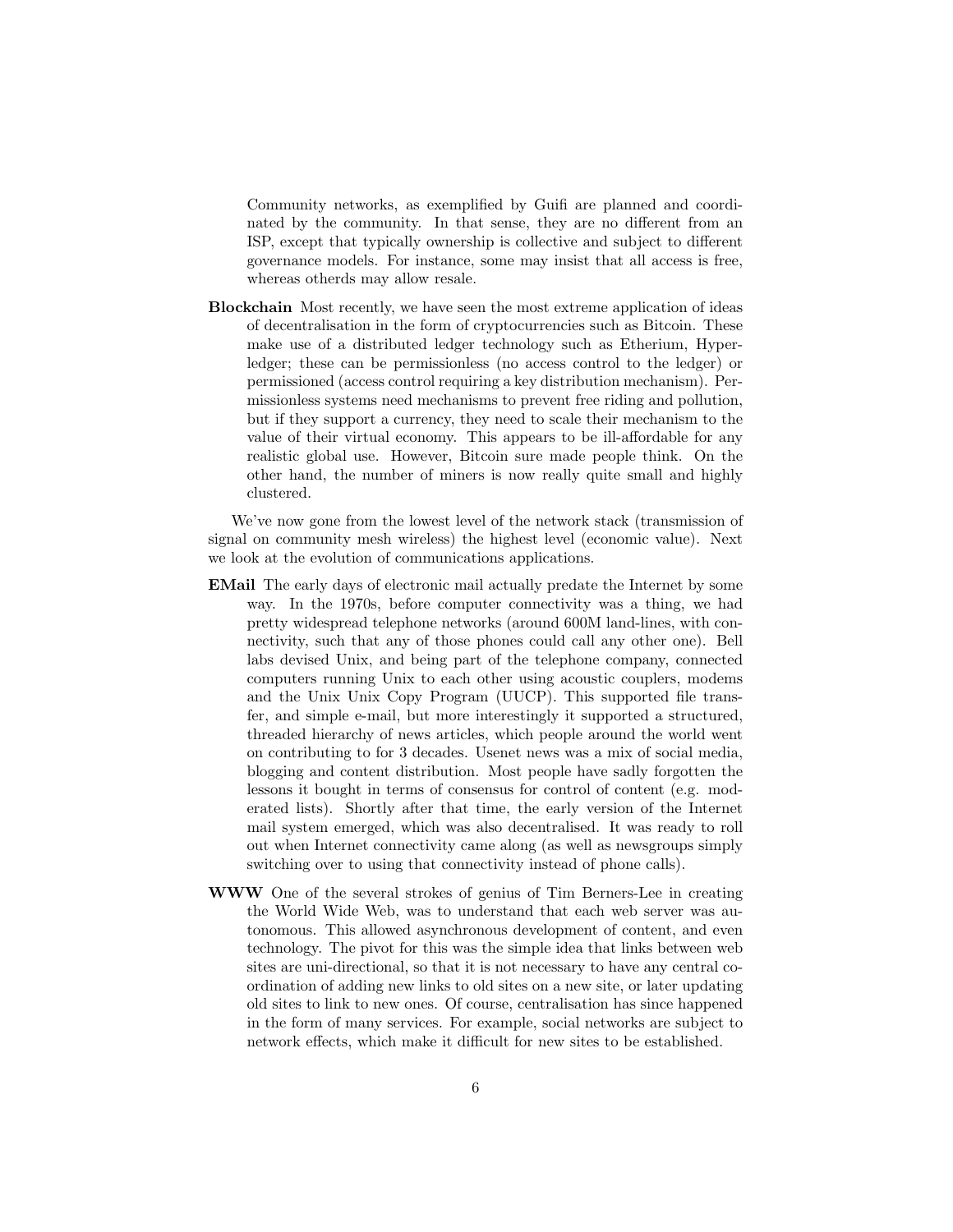- Peer-to-peer (P2P) protocols Again, in opposition to costly content services, peer-to-peer protocols based in distributed hash tables (DHTs), or else in unstructured gossip/search algorithms were constructed. Out of a plethora of different approaches, two successful technologies are now in wide spread use for key-value stores (Kademlia), and for content distribution without central management (BitTorrent). The latter technology is also known as swarms for the way that different blocks of data can be sources from different peers. In some studies, it has been shown that this approach to content distribution achieves optimality in terms of network resource use. Nevertheless, commercial ISPs often opposed this, and pressure cause the BitTorrent protocol designers to introduce a less than best effort approach so that their traffic was always lower priority than regular content distribution users. BitTorrent implementors also introduced an incentive-matching protocol based on a simple tit-for-tat token system, to reduce the prevalence of free-riders and polluters. P2P systems have also had some drift towards fewer nodes (like the Skype Supernode) carrying out a larger proportion of the effort.
- Xenoservers Fully distributed computation was put on the map by SETI@Home, although many people may not be aware that the incept of the Xen hypervisor was originally as a way to share home PC users' compute resources, thus really being the first form of edge-cloud.
- Social nets As mentioned above, UUCP supported newsgroups which functioned partly as an early form of social media. Nowadays, we have seen the emergence of digital giants implementing highly centralised social networks, but this did lead to a backlash which has seen attempts to redecentralise social networking, through an unsuccessful Diaspora, and the more successful Mastodon, of which more later.
- Physical world network platforms Ride hailing and room rental services claim to be transformative in that they replace chains of taxi firms and hotels with a simple platform that lets anyone with a car or a spare room join in the business. However, while the physical world resource ownership is decentralised, the service platforms are almost always thoroughly centralised. Claims are made that this makes life easier for the customer in terms of finding the service, and trust/recommendation management. This claim can be tensioned against the fact that there's lots of abuse anyhow. The centrality is really more merely branding.

It has been observed that part of the evolutionary process here is driven by involuntary centralisation. Even if you create your own platform, and decentralise its operations, you can still be experience centralisation via unavoidable dependencies, e.g. certificate authorities, high-centrality transit ASes. And of course, you need to interconnect both socially and technically. So, inevitably web mail, content distribution networks and social networks that are now centralised have to be accommdated — the *network effect* of a service that  $\sin^{\prime}$  a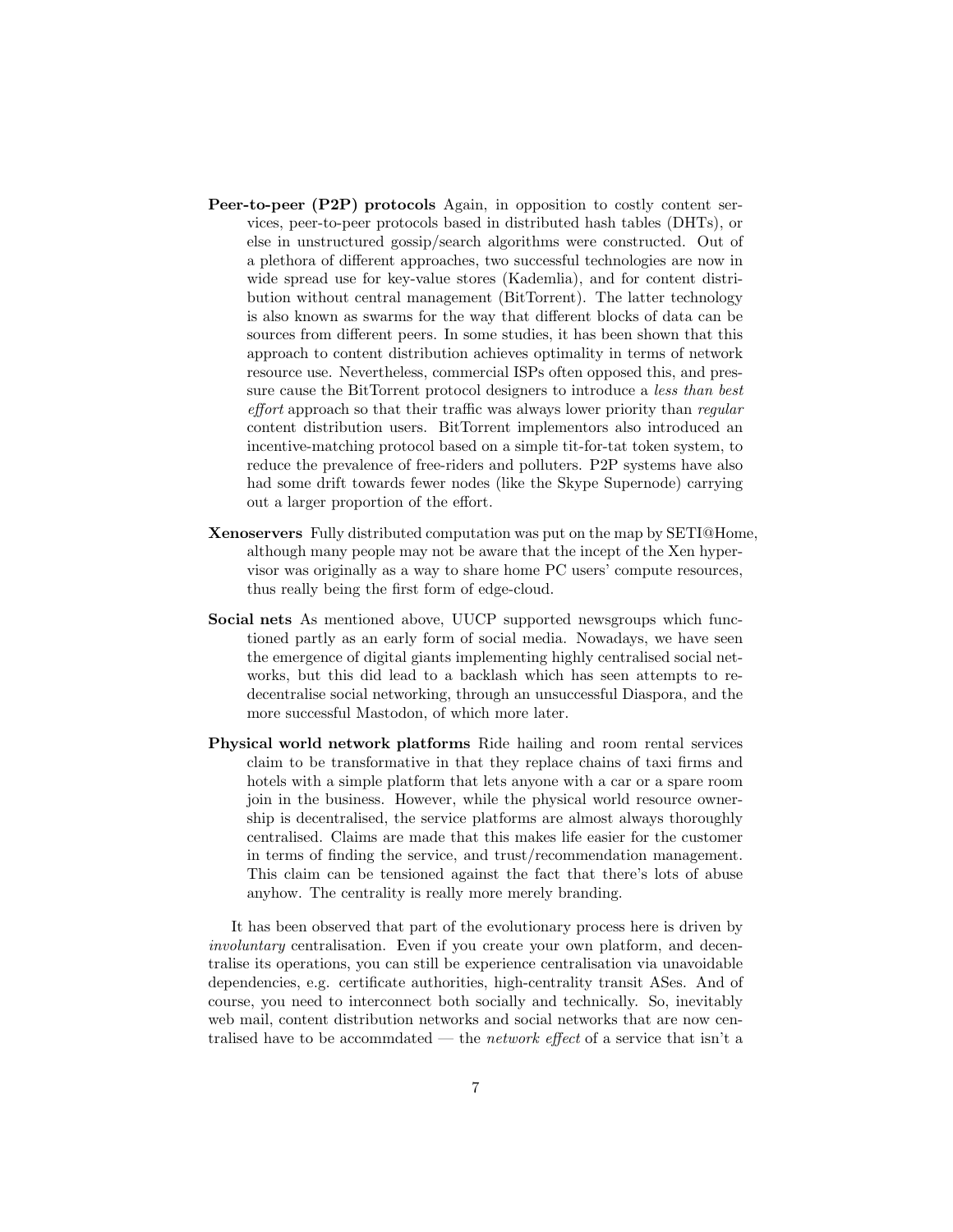network at one (service ownership) level, distorts the reality of others that are networks at all levels. It's a powerful attractor.

#### 4 Challenges

Decentralisation brings with it a number challenges.

Availability There are two challenges to providing high availability from decentralised computation and storage, both caused by the asymmetry of many, if not most, broadband access links, based on ADSL, Cable Modem or Cellular data lines. First the uplink capacity is usually significantly lower than downlink. The design assumption was that home and small officer users are more consumers than producers (e.g. watching videos). This can be changed (it is a trade off, but not usually user selectable). The other facet of home links is simply mean time between failure. Measurements vary but typical outages of hours can occur.<sup>2</sup>. Exposing control over this balance (e.g. via an open API) would allow individuals to specialise their connectivity for their own needs.

As the Internet upgrades, we see a move to more fiber-to-the-home deployment in developed regions, or 5G networks, where the capacity is much higher, so uplink speeds can be significant, and availability and latency may also significantly improve. Nevertheless, we have a great deal of heterogeneity in the system and there will always be much slower links, and less reliable machines in the home.

The usual way to obviate this is through replication. Indeed, centralised cloud services already implement replication, within data centers and between data centers over the wide area network. And CDNs (as discussed above) have very large scale replication of content in the form of content caches. The same algorithms can be applied in the edge-cloud, the fully decentralised case. Indeed, recent research on consensus algorithms (e.g. flexible Paxos) allow tuning of the protocol so that updates to state (mutable content or computation) are applied consistently across copies, even in the wide area. We can even tune for copies running on disparate sites. Of course, there are intermediate design choices where the edge is not on the end-user's devices, but instead is just inside the network – in the case of cellular data networks, this could be at the cell tower. This has performance advantages for mobile devices, at the risk of handing back more control to the telcos.

Incentives While there's a motive for people to take part in mutual exchange, this may fail in a world with Byzantine behaviours. Enforcement through tit-for-tat, as mentioned above, is one approach. Others, notably Guifi,

<sup>2</sup>Another minor annoyance is the presence of Network Address Translators, which make inbound connections to the home more complex as NAT traversal protocols have to be used, but these are widely deployed and understood so that applications like Skype can work.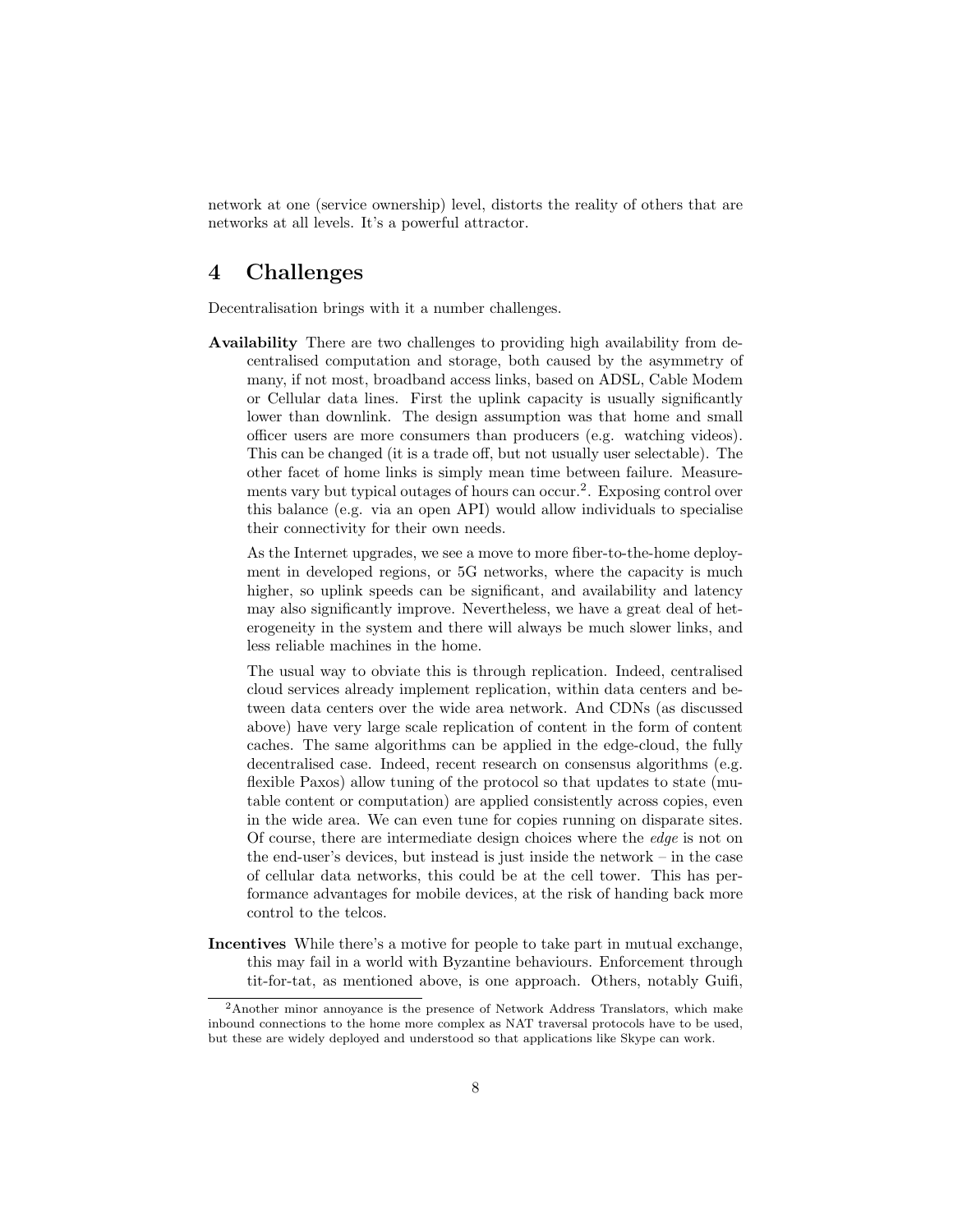are simply not free, but are collective, not for profits. These have proved relatively stable. Distributed ledgers for crypto currencies have relied on various unsustainable proof-of-work approaches. Nor has that avoided collusion attacks. This remains a difficult area.

At a higher level, there are the incentives to the innovator, whether they want to scale-out their system fast, and therefore likely take advantage of centralised substrates (the cloud), or they are prepared for a long, slow lead time, and let a decentralised system grow more organically. Remember, the Internet experienced exponential growth all the way, but the first 20 years were pretty small compared to the telephone and TV networks of the world.

- Integrity Early peer-to-peer file sharing systems suffered from poisoning and pollution attacks, where rivals would bring up servers that made demands but offered no resource, or offered content with the same name, but meaningless actual media. It is a challenge to build integrity checks without invoking an oracle or centralised authoritative server.
- Identity The are a variety of attacks on identity in decentralised systems with counterfeit and replicated accounts (e..g Sybil attacks) being frequent. Self-sovereign identity seems like a promising direction, especially where the features or facets of an id being verified by the service are of clientrequest specific attributes only.

How does engineering travel to meet the HDI challenges?

- control of access control Default should afford equal power to data subject, source, originators
- power Agency can I share or delete data?
- **Trade** Negotiability can I charge, refuse, revoke access
- Comprehension Legibility Do I know and understand all this?

The ability to of users to realise the above challenges largely depends on the nature of how and where data is stored and managed.

Where is data?

Where data lies This may matter, but it may not. For example, if we keep data encrypted at rest, in transfer and during processing (see below) then where the keys are is what really matters technically. That said, GDPR/cloud/jurisdiction/redress all seem to point to the idea that where the data storage and processing happen (same thing in law) is important.

The redress point matters because people make mistakes (deliberate or accidental) so you'd like some mechanism for recompense. and incentives to minimise mistakes. This inevitably will involve law unless you take data in to your own hands.

Otherwise Power asymmetry and coercion will not be your friends.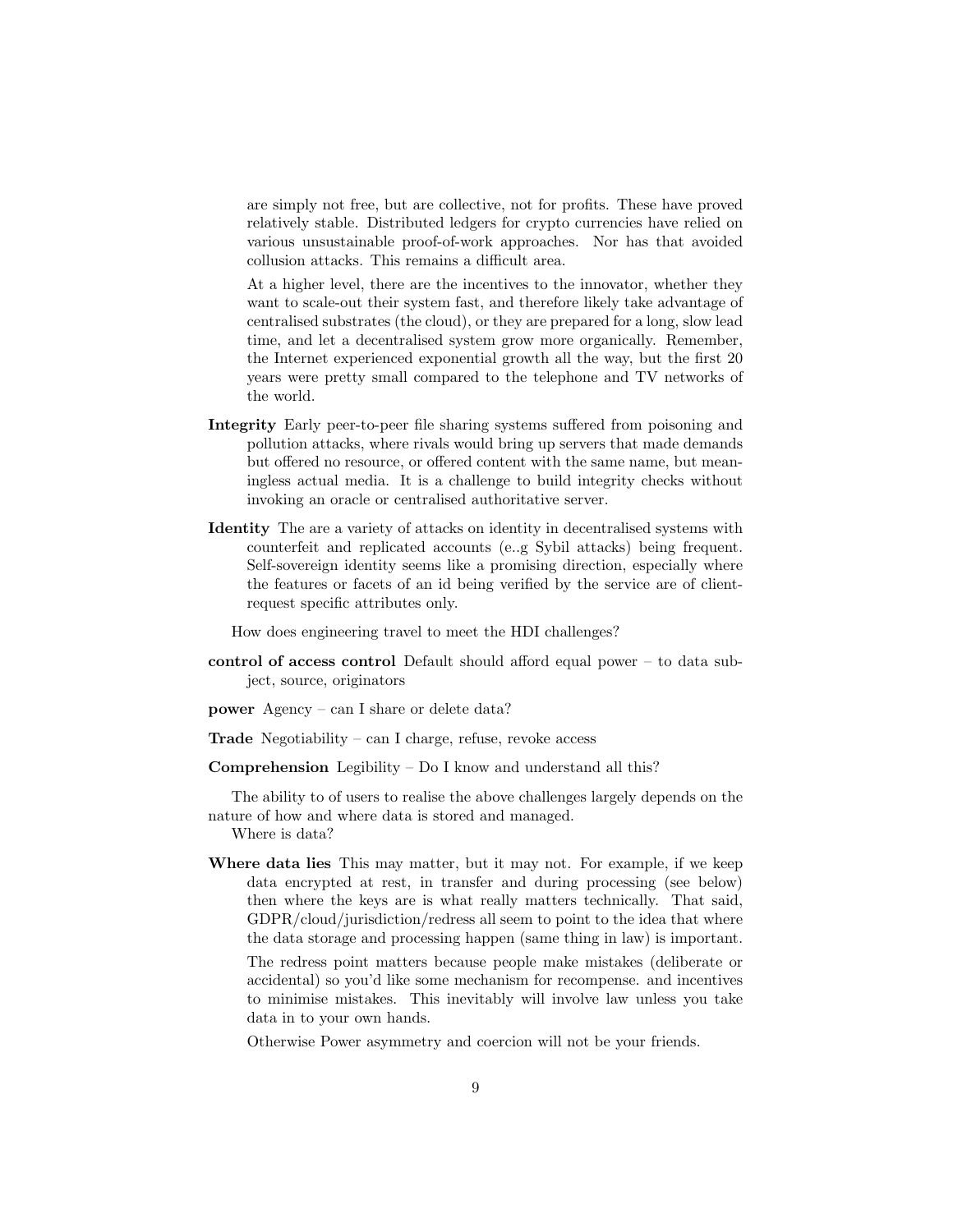How long Retain data, or use trusted 3rd party

What if we enclave or escrow with someone we pay who isn't even curious? Changing the business model may also be a viable approach. Removing the temptation to better target advertising may be a big step to not needing edge cloud/storage. Or a mix, where some of the replicas of your data and computation are paid service providers.

## 5 Avoiding Recidivism & Roadmap

We next discuss ways of avoiding relapsing into centralisation. The are already a number of good band-aids, discussed, for example, in the Royal Society report on readiness and limits of Privacy Enhancing Technologies. These are relevant as it addresses the secure processing of personally sensitive data. So we care not only about what you process, but how, and where, and who can see the source data, intermediate results and outputs, then a number of tools exist for this if the data is to be gathered to some servers, whether in a private data center or public cloud Safe havens (including enclaves), Fully Homomorphic Encryption, and Secure Multi-Part Computation.

However, there is also a growing movement to leave the data where it is and use techniques known as edge cloud and federated learning, so that only results (aggregate statistics or models) are acquired. Two past projects in this space are: the EPSRC funded Databox project, which led to the BBC adopting the Databox to provide an open platform for third party accountable access to processing, e.g., viewing statistics for broadcast content, without revealing individual specifics; The Digital Economy program funded the HAT project, which look at the markets for personal data. This led to the creation of the (VC funded) startup Dataswift which provides a commercial, open platform for secure processing personal data. This is similar to Databox (indeed shares some creative ancestry) but focuses on providing commercial value, while retaining similar legal, ethical and security goals.

Despite these initial successes, there remain a number of technical challenges that emerge from decentralised of data processing. For example, the scale and heterogeneity of network and processing resources, set membership revelation, and possible intercept of intermediate results yielding access to recent training data. Further lines of exploration that could underpin for federated edge process include:

- Trusted third parties Rather than keep data local or sending it to the center, pay a third party to work with it - this is the basis for Privad and HAT
- Reputation systems How do you know your peers are good? Either pay them, or pay them back by reputational damage. This is reactive, which means it is too late for a particular misbehaviour- the intention is that statistically, it acts as a disincentive. Note even blockchain supports a notion of trust -for example Bitcoin does not require people to fully check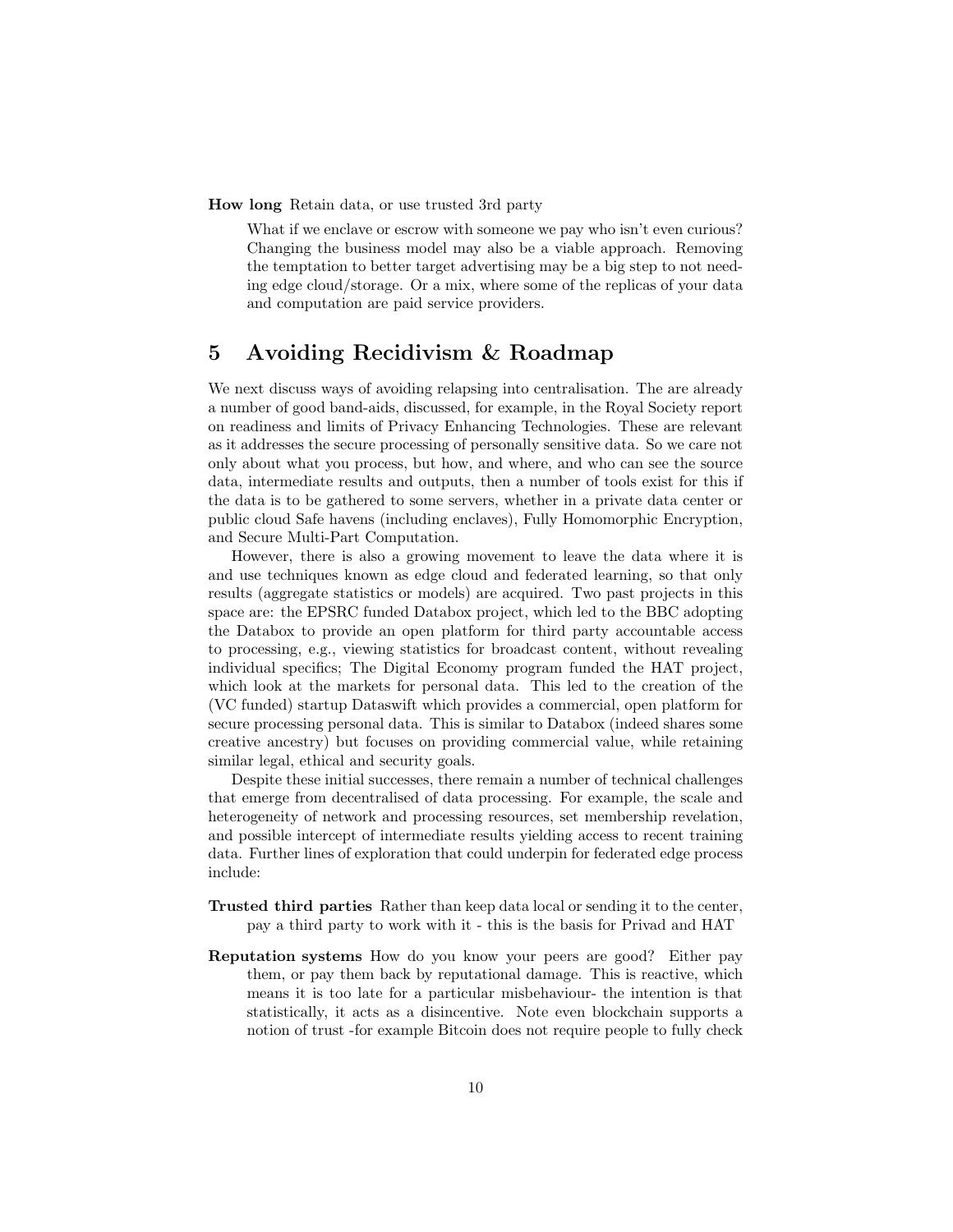each step in a transaction chain at that point in time - they may defer the six confirmations rule til the end of the chain.

- Permissioned blockchain or secure multiparty stores Keep your data in a distributed ledger - OK, so long as you don't want to delete it.
- Federated machine learning/AI slice the data and the processing so that each shard cannot determine things about either the data or the processing. It can also be done with FHE or MPC, but that can be more costly in processing overhead or latency.

One of the drivers for re-decentralisation arises out of the tendency of profit maximising capitalist systems to over-reach - the phrase "honest but curious" is supposed to capture this notion, that someone will always seek to extract all the possible value out of your data, and will also be rent seeking. This is not intentionally evil unless you think capitalism is evil. You are the means of (data) production and the cloud factory owners own you. Hence we have a spectrum of aggregated value and motivation ranging from the highest to the lowest: The ; the cloud; the data center; the CDN; the provider; the Edge.

# 6 A decentralised Example – Id-as-a-service

What is Id-as-service? One of the earliest examples was Microsoft's Passport system, that would verify customer's identity to other services. A physical passport obviously entitles the holder/subject to a number of rights of access (e.g. typically to their own country, but also since it carries additional information such as age, to act as a verification of that fact. The physical passport is made so that it is hard to forge (perhaps watermarked, nowadays also holding a chip with encrypted biometric data) or alter (tamper evident). Digital passports can be similar, however, they (like national mints for currency) rely on a central authorities, and therefore require every user to trust that agency. As we need to verify our digital rights to more and more digital services from many organisations, the central passport idea becomes less and less tenable. Not only this it is represents a substantial risk if it is hacked. It holds too much power and too much responsibility. It is too tempting a target.

Lets re-factor the system design, starting with what the basic service offers: A client presents a key, gets one or more values back. An example key is a biometric (pass phrase, fingerprint, iris, face, palm, TBA) plus possible parameter (age verify, bank account number). The biometric is subject to a robust one-way (hash) function in a way that results in a unique value (despite noise in the biometric scanned value), that can be used as the key to do the lookup of the value associated with that attribute, without the service having to store the actual biometric, or be able to map back to it. Example response values could be binary, "is over  $21$ ", or an integer, e.g. bank  $a/c$ , or access right "is entitled to NHS care" etc.

So what are the security considerations - lets look at these in decreasing order of naivity: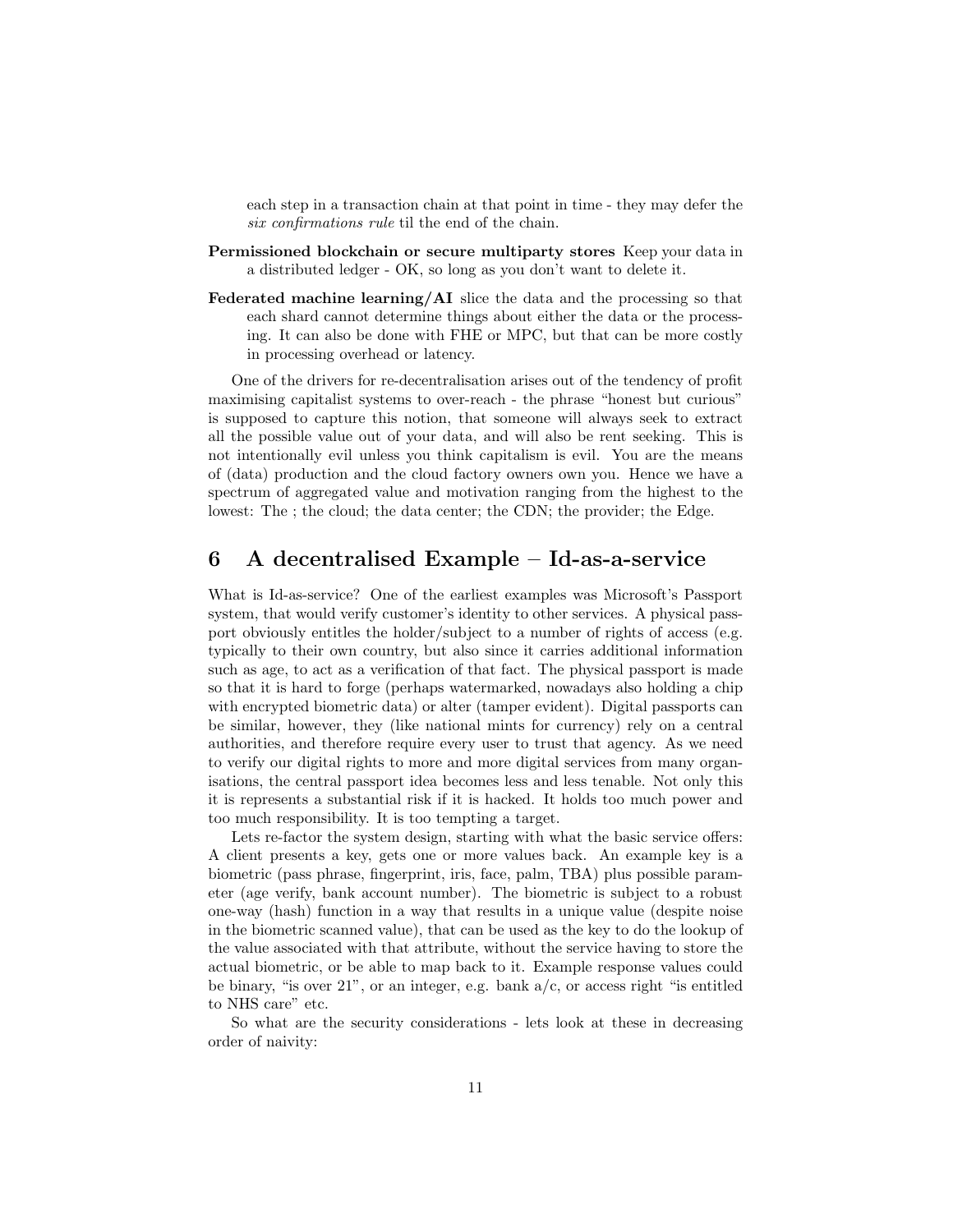- The client side should run with security up to and possibly including client user context such as knowing who can see display/location etc.
- The network should be at least TLS. The server side should keep all data encrypted.
- We could run the server in an enclave (SGX, Trustzone etc). A problem is that these are frequently compromised, but we can just use anyway (i.e. confidential cloud) with relatively low performance penalty. but use as well as other privacy tech as part of defense in depth. Enclaves also potentially provide attestation which can also be useful but might depend on a single authority (has to be trusted).
- We could run the server for key/value lookup using FHE. A problem is performance - look up rate would be pretty low throughput.
- We could run server with data sliced/disaggregated and use MPC to do match key to value. A problem: has some latency challenges, but not computationally bad, so scales out.
- We could distribute data over many cloud services and federate.
- Could run a fully distributed bespoke system (possibly non virtualised/not cloud. One candidate doe this is a distributed ledger system(DLT); one added benefit of this is integrity (tamper proof).
- Ledgers can be fully p2p (permissionless) or depend on an access control system (which itself could be distributed or centralised) (permissioned). Mutable data has to be kept off chain, or some new idea applied. DLT also support computation (as part of transactions) and IBM have proposed adding MPC as part of these computations – this seems promising.
- There's a slight circularity here which is the sign on system for a permissioned system requires authorisation. So if the permissioned blockchain is supporting id-as-a-service, who provides the id for the sign-on? Note the entities using the service are as likely to need Id-as-a-service as the subjects (e.g. bank manager is a person too). Permissioned systems also are mainly using authorisation for write/append access. We'd need to enforce read access permissions (and see differential privacy and argument below for trawl problem).
- Self-sovereign systems completely decentralise the Id service. However, thisis seerate from disaggregating or sharding the attrbutes associated with one (or more) Ids, so that control over those attributes (age, membership of club, employment, qualifications, health status, etc) is not in one place.

As discussed earlier, fully decentralised systems have a problem with trust and require another component/service to provide that e.g. proof of work,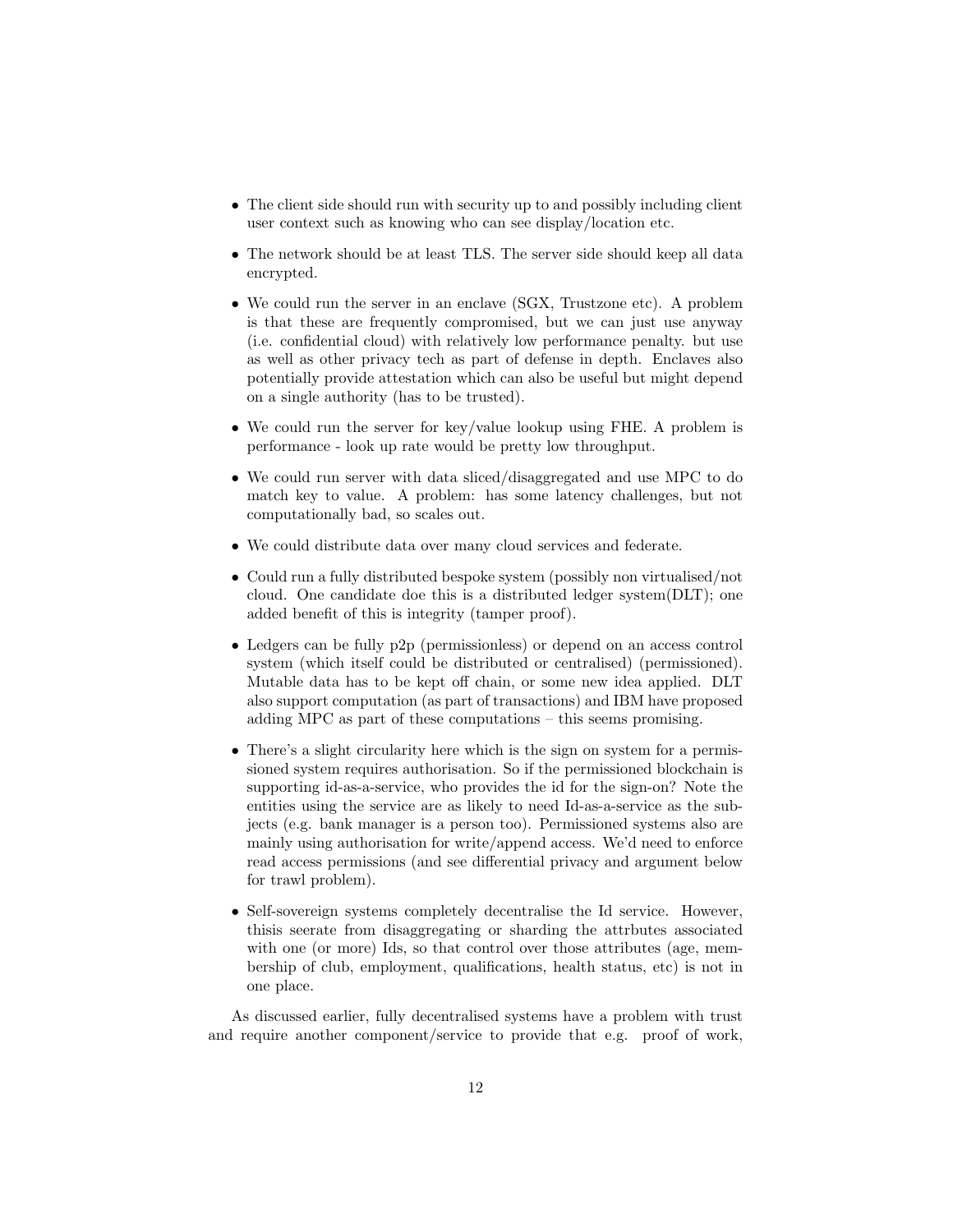stake, community etc. Furthermore, in cases where the identity system is being used to verify association with exogeneous factors (e.g. checking if somebody should have access to a building), naturally, it becomes necessary to link to an external trust anchor. These are all known to have scaling or stability / risk challenges and no convincing solution is known. If they aren't good for currency, why should we trust them for Idenity systems? Isn't the bootstrap/circularity problem a showstopper? What is the root of trust?<sup>3</sup>.

#### 7 Future Work

We've talked of agency, negotiability, and legibility We talked of symmetry of power, resilience, availability and affordance.

To summarize what we've concluded:

- Just because we virtualise something...doesn't make it OK to treat it differently.
- Data can be payment too She who can access my data, owes me.
- Think about your shoes  $-$  As you walk out of here

#### 8 Further Reading

- Baran, Paul, On Distributed Communications: I. Introduction to Distributed Communications Networks. Santa Monica, CA: RAND Corpora- $\text{tion},$  1964. https://www.rand.org/pubs/research\\_memoranda/RM3420.html
- Re-centralisation Gareth Tyson's mastodon paper[6]
- $\bullet~$  Edge Cloud[2]
- BitTorrent: Swarms, Multipath, and resource pooling [4]
- Guifi thesis: Development and management of collective network and cloud computing infrastructures by Roger Baig Viñas. https://dsg.ac.upc.edu/rogerb-phd
- Xenoservers: Global public computing, by Evangelos Kotsovinos, https://www.cl.cam.ac.uk/techreports/UCAM-CL-TR-615.pdf
- Human Data Interaction https://www.cl.cam.ac.uk/techreports/UCAM-CL-TR-837.pdf
- Flexible Paxos: Distributed consensus revised, by Heidi Howard https://www.cl.cam.ac.uk/techreports/UCAM-CL-TR-935.pdf

<sup>3</sup>We can even envisage different real world parallel views of digital identity information, e.g. as displayed like this https://www.geekwire.com/2020/ delta-air-lines-debuts-crazy-parallel-reality-airport-experience-based-seattle-startups-technology/